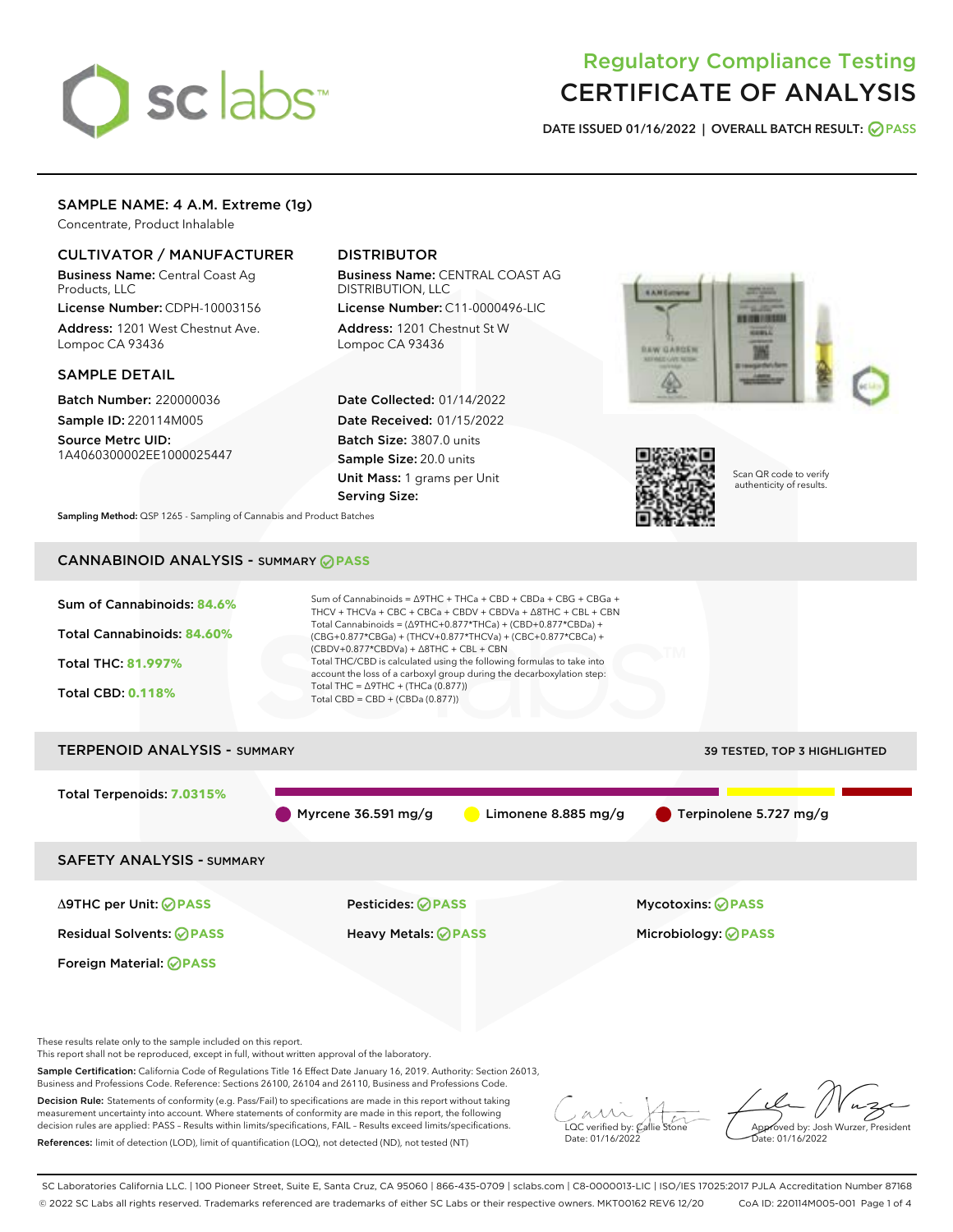![](_page_1_Picture_0.jpeg)

![](_page_1_Picture_2.jpeg)

4 A.M. EXTREME (1G) | DATE ISSUED 01/16/2022 | OVERALL BATCH RESULT:  $\bigcirc$  PASS

#### CANNABINOID TEST RESULTS - 01/15/2022 2 PASS

Tested by high-performance liquid chromatography with diode-array detection (HPLC-DAD). **Method:** QSP 1157 - Analysis of Cannabinoids by HPLC-DAD

#### TOTAL CANNABINOIDS: **84.60%**

Total Cannabinoids (Total THC) + (Total CBD) + (Total CBG) + (Total THCV) + (Total CBC) + (Total CBDV) + ∆8THC + CBL + CBN

TOTAL THC: **81.997%** Total THC (∆9THC+0.877\*THCa)

TOTAL CBD: **0.118%**

Total CBD (CBD+0.877\*CBDa)

TOTAL CBG: 1.515% Total CBG (CBG+0.877\*CBGa)

TOTAL THCV: 0.44% Total THCV (THCV+0.877\*THCVa)

TOTAL CBC: ND Total CBC (CBC+0.877\*CBCa)

TOTAL CBDV: ND Total CBDV (CBDV+0.877\*CBDVa)

| <b>COMPOUND</b>  | LOD/LOQ<br>(mg/g)          | <b>MEASUREMENT</b><br><b>UNCERTAINTY</b><br>(mg/g) | <b>RESULT</b><br>(mg/g) | <b>RESULT</b><br>(%) |
|------------------|----------------------------|----------------------------------------------------|-------------------------|----------------------|
| <b>A9THC</b>     | 0.06 / 0.26                | ±28.207                                            | 819.97                  | 81.997               |
| <b>CBG</b>       | 0.06/0.19                  | ±0.597                                             | 15.15                   | 1.515                |
| <b>THCV</b>      | 0.1 / 0.2                  | ±0.22                                              | 4.4                     | 0.44                 |
| <b>CBN</b>       | 0.1/0.3                    | ±0.25                                              | 3.8                     | 0.38                 |
| $\triangle$ 8THC | 0.1/0.4                    | ±0.12                                              | 1.5                     | 0.15                 |
| <b>CBD</b>       | 0.07/0.29                  | ±0.055                                             | 1.18                    | 0.118                |
| <b>THCa</b>      | 0.05/0.14                  | N/A                                                | <b>ND</b>               | <b>ND</b>            |
| <b>THCVa</b>     | 0.07/0.20                  | N/A                                                | <b>ND</b>               | <b>ND</b>            |
| <b>CBDa</b>      | 0.02/0.19                  | N/A                                                | <b>ND</b>               | <b>ND</b>            |
| <b>CBDV</b>      | 0.04 / 0.15                | N/A                                                | <b>ND</b>               | <b>ND</b>            |
| <b>CBDVa</b>     | 0.03/0.53                  | N/A                                                | <b>ND</b>               | <b>ND</b>            |
| <b>CBGa</b>      | 0.1/0.2                    | N/A                                                | <b>ND</b>               | <b>ND</b>            |
| <b>CBL</b>       | 0.06 / 0.24                | N/A                                                | <b>ND</b>               | <b>ND</b>            |
| <b>CBC</b>       | 0.2 / 0.5                  | N/A                                                | <b>ND</b>               | <b>ND</b>            |
| <b>CBCa</b>      | 0.07/0.28                  | N/A                                                | <b>ND</b>               | <b>ND</b>            |
|                  | <b>SUM OF CANNABINOIDS</b> |                                                    | 846.0 mg/g              | 84.6%                |

#### **UNIT MASS: 1 grams per Unit**

| ∆9THC per Unit                         | 1100 per-package limit | 819.97 mg/unit | <b>PASS</b> |
|----------------------------------------|------------------------|----------------|-------------|
| <b>Total THC per Unit</b>              |                        | 819.97 mg/unit |             |
| <b>CBD per Unit</b>                    |                        | $1.18$ mg/unit |             |
| <b>Total CBD per Unit</b>              |                        | $1.18$ mg/unit |             |
| <b>Sum of Cannabinoids</b><br>per Unit |                        | 846.0 mg/unit  |             |
| <b>Total Cannabinoids</b><br>per Unit  |                        | 846.0 mg/unit  |             |

| <b>COMPOUND</b>         | LOD/LOQ<br>(mg/g) | ASUREIVI<br><b>UNCERTAINTY</b><br>(mg/g) | <b>RESULT</b><br>(mg/g)                         | <b>RESULT</b><br>$(\%)$ |
|-------------------------|-------------------|------------------------------------------|-------------------------------------------------|-------------------------|
| <b>Myrcene</b>          | 0.008 / 0.025     | ±0.4720                                  | 36.591                                          | 3.6591                  |
| Limonene                | 0.005 / 0.016     | ±0.1271                                  | 8.885                                           | 0.8885                  |
| Terpinolene             | 0.008 / 0.026     | ±0.1174                                  | 5.727                                           | 0.5727                  |
| B Caryophyllene         | 0.004 / 0.012     | ±0.1644                                  | 4.619                                           | 0.4619                  |
| $\alpha$ Pinene         | 0.005 / 0.017     | ±0.0240                                  | 2.788                                           | 0.2788                  |
| Ocimene                 | 0.011 / 0.038     | ±0.0889                                  | 2.771                                           | 0.2771                  |
| $\beta$ Pinene          | 0.004 / 0.014     | ±0.0260                                  | 2.258                                           | 0.2258                  |
| Linalool                | 0.009 / 0.032     | ±0.0674                                  | 1.775                                           | 0.1775                  |
| $\alpha$ Humulene       | 0.009 / 0.029     | ±0.0365                                  | 1.136                                           | 0.1136                  |
| trans-β-Farnesene       | 0.008 / 0.025     | ±0.0348                                  | 0.981                                           | 0.0981                  |
| Fenchol                 | 0.010 / 0.034     | ±0.0192                                  | 0.497                                           | 0.0497                  |
| Terpineol               | 0.016 / 0.055     | ±0.0233                                  | 0.380                                           | 0.0380                  |
| $\alpha$ Phellandrene   | 0.006 / 0.020     | ±0.0029                                  | 0.212                                           | 0.0212                  |
| Camphene                | 0.005 / 0.015     | ±0.0023                                  | 0.200                                           | 0.0200                  |
| Guaiol                  | 0.009 / 0.030     | ±0.0092                                  | 0.195                                           | 0.0195                  |
| $\alpha$ Terpinene      | 0.005 / 0.017     | ±0.0027                                  | 0.178                                           | 0.0178                  |
| 3 Carene                | 0.005 / 0.018     | ±0.0024                                  | 0.172                                           | 0.0172                  |
| Valencene               | 0.009 / 0.030     | ±0.0112                                  | 0.163                                           | 0.0163                  |
| Nerolidol               | 0.009 / 0.028     | ±0.0102                                  | 0.162                                           | 0.0162                  |
| $\alpha$ Cedrene        | 0.005 / 0.016     | ±0.0042                                  | 0.139                                           | 0.0139                  |
| $\gamma$ Terpinene      | 0.006 / 0.018     | ±0.0023                                  | 0.131                                           | 0.0131                  |
| <b>Borneol</b>          | 0.005 / 0.016     | ±0.0050                                  | 0.119                                           | 0.0119                  |
| $\alpha$ Bisabolol      | 0.008 / 0.026     | ±0.0060                                  | 0.113                                           | 0.0113                  |
| Fenchone                | 0.009 / 0.028     | ±0.0015                                  | 0.051                                           | 0.0051                  |
| p-Cymene                | 0.005 / 0.016     | ±0.0013                                  | 0.050                                           | 0.0050                  |
| Sabinene                | 0.004 / 0.014     | ±0.0003                                  | 0.022                                           | 0.0022                  |
| Eucalyptol              | 0.006 / 0.018     | N/A                                      | <loq< th=""><th><loq< th=""></loq<></th></loq<> | <loq< th=""></loq<>     |
| Sabinene Hydrate        | 0.006 / 0.022     | N/A                                      | <loq< th=""><th><loq< th=""></loq<></th></loq<> | <loq< th=""></loq<>     |
| Caryophyllene<br>Oxide  | 0.010 / 0.033     | N/A                                      | <loq< th=""><th><loq< th=""></loq<></th></loq<> | <loq< th=""></loq<>     |
| (-)-Isopulegol          | 0.005 / 0.016     | N/A                                      | <b>ND</b>                                       | <b>ND</b>               |
| Camphor                 | 0.006 / 0.019     | N/A                                      | ND                                              | ND                      |
| Isoborneol              | 0.004 / 0.012     | N/A                                      | ND                                              | ND                      |
| Menthol                 | 0.008 / 0.025     | N/A                                      | ND                                              | <b>ND</b>               |
| Nerol                   | 0.003 / 0.011     | N/A                                      | ND                                              | ND                      |
| Citronellol             | 0.003 / 0.010     | N/A                                      | ND                                              | ND                      |
| $R-(+)$ -Pulegone       | 0.003 / 0.011     | N/A                                      | ND                                              | <b>ND</b>               |
| Geraniol                | 0.002 / 0.007     | N/A                                      | ND                                              | ND                      |
| <b>Geranyl Acetate</b>  | 0.004 / 0.014     | N/A                                      | ND                                              | ND                      |
| Cedrol                  | 0.008 / 0.027     | N/A                                      | ND                                              | ND                      |
| <b>TOTAL TERPENOIDS</b> |                   |                                          | 70.315 mg/g                                     | 7.0315%                 |

SC Laboratories California LLC. | 100 Pioneer Street, Suite E, Santa Cruz, CA 95060 | 866-435-0709 | sclabs.com | C8-0000013-LIC | ISO/IES 17025:2017 PJLA Accreditation Number 87168 © 2022 SC Labs all rights reserved. Trademarks referenced are trademarks of either SC Labs or their respective owners. MKT00162 REV6 12/20 CoA ID: 220114M005-001 Page 2 of 4

# TERPENOID TEST RESULTS - 01/16/2022

Terpene analysis utilizing gas chromatography-flame ionization detection (GC-FID). **Method:** QSP 1192 - Analysis of Terpenoids by GC-FID

MEACUREMENT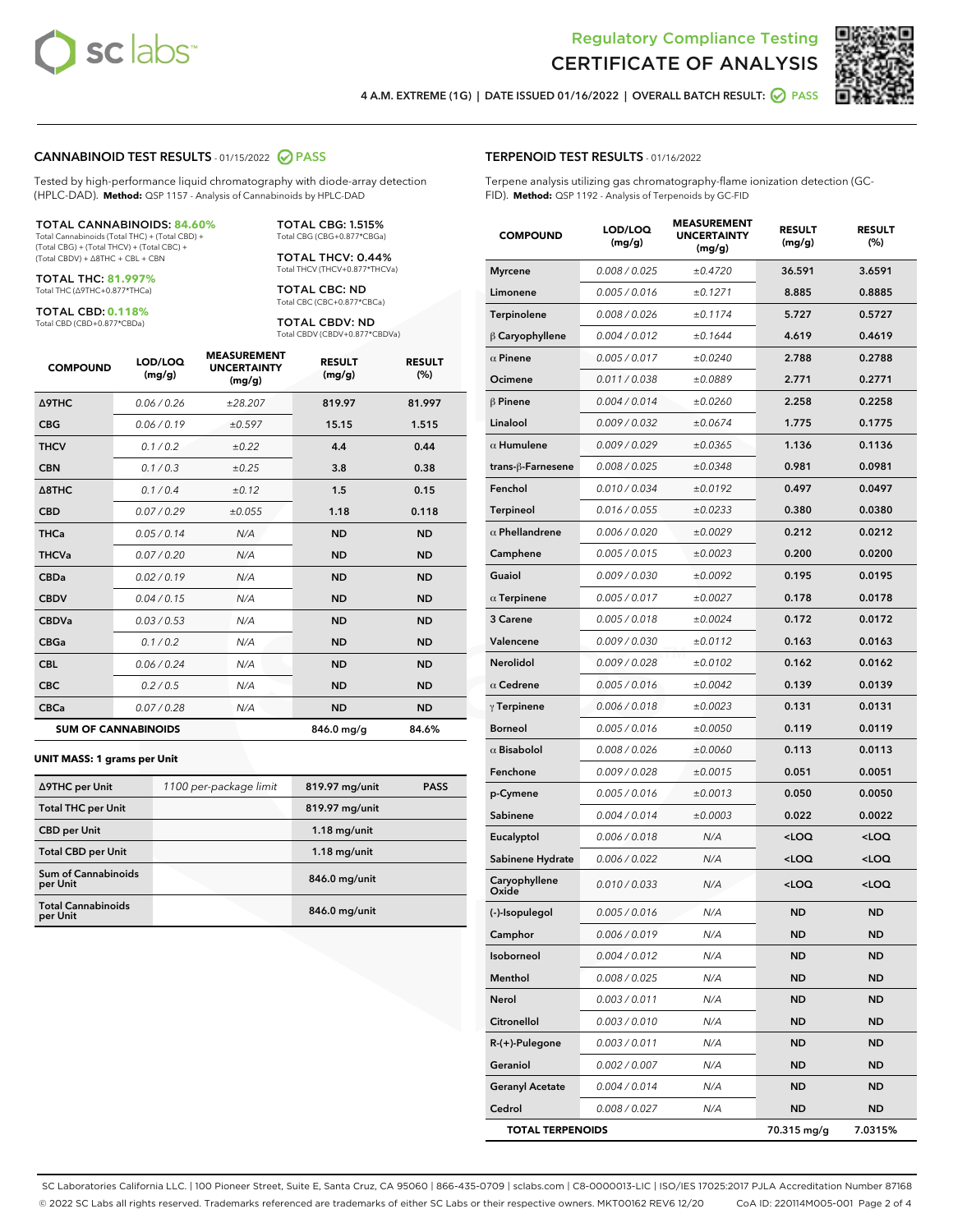![](_page_2_Picture_0.jpeg)

![](_page_2_Picture_2.jpeg)

4 A.M. EXTREME (1G) | DATE ISSUED 01/16/2022 | OVERALL BATCH RESULT:  $\bigotimes$  PASS

# CATEGORY 1 PESTICIDE TEST RESULTS - 01/16/2022 2 PASS

Pesticide and plant growth regulator analysis utilizing high-performance liquid chromatography-mass spectrometry (HPLC-MS) or gas chromatography-mass spectrometry (GC-MS). \*GC-MS utilized where indicated. **Method:** QSP 1212 - Analysis of Pesticides and Mycotoxins by LC-MS or QSP 1213 - Analysis of Pesticides by GC-MS

| <b>COMPOUND</b>             | LOD/LOQ<br>$(\mu g/g)$ | <b>ACTION</b><br>LIMIT<br>$(\mu g/g)$ | <b>MEASUREMENT</b><br><b>UNCERTAINTY</b><br>$(\mu g/g)$ | <b>RESULT</b><br>$(\mu g/g)$ | <b>RESULT</b> |
|-----------------------------|------------------------|---------------------------------------|---------------------------------------------------------|------------------------------|---------------|
| Aldicarb                    | 0.03/0.08              | $>$ LOD                               | N/A                                                     | <b>ND</b>                    | <b>PASS</b>   |
| Carbofuran                  | 0.02 / 0.05            | ≥ LOD                                 | N/A                                                     | <b>ND</b>                    | <b>PASS</b>   |
| Chlordane*                  | 0.03 / 0.08            | ≥ LOD                                 | N/A                                                     | <b>ND</b>                    | <b>PASS</b>   |
| Chlorfenapyr*               | 0.03/0.10              | $\ge$ LOD                             | N/A                                                     | <b>ND</b>                    | <b>PASS</b>   |
| Chlorpyrifos                | 0.02 / 0.06            | $>$ LOD                               | N/A                                                     | <b>ND</b>                    | <b>PASS</b>   |
| Coumaphos                   | 0.02 / 0.07            | ≥ LOD                                 | N/A                                                     | <b>ND</b>                    | <b>PASS</b>   |
| Daminozide                  | 0.02 / 0.07            | $\geq$ LOD                            | N/A                                                     | <b>ND</b>                    | <b>PASS</b>   |
| <b>DDVP</b><br>(Dichlorvos) | 0.03/0.09              | $\geq$ LOD                            | N/A                                                     | <b>ND</b>                    | <b>PASS</b>   |
| Dimethoate                  | 0.03 / 0.08            | $>$ LOD                               | N/A                                                     | <b>ND</b>                    | <b>PASS</b>   |
| Ethoprop(hos)               | 0.03/0.10              | > LOD                                 | N/A                                                     | <b>ND</b>                    | <b>PASS</b>   |
| Etofenprox                  | 0.02 / 0.06            | $\ge$ LOD                             | N/A                                                     | <b>ND</b>                    | <b>PASS</b>   |
| Fenoxycarb                  | 0.03 / 0.08            | $\geq$ LOD                            | N/A                                                     | <b>ND</b>                    | <b>PASS</b>   |
| Fipronil                    | 0.03/0.08              | $>$ LOD                               | N/A                                                     | <b>ND</b>                    | <b>PASS</b>   |
| Imazalil                    | 0.02 / 0.06            | $>$ LOD                               | N/A                                                     | <b>ND</b>                    | <b>PASS</b>   |
| Methiocarb                  | 0.02 / 0.07            | $>$ LOD                               | N/A                                                     | <b>ND</b>                    | <b>PASS</b>   |
| Methyl<br>parathion         | 0.03/0.10              | > LOD                                 | N/A                                                     | <b>ND</b>                    | <b>PASS</b>   |
| <b>Mevinphos</b>            | 0.03 / 0.09            | $>$ LOD                               | N/A                                                     | <b>ND</b>                    | <b>PASS</b>   |
| Paclobutrazol               | 0.02 / 0.05            | $\ge$ LOD                             | N/A                                                     | <b>ND</b>                    | <b>PASS</b>   |
| Propoxur                    | 0.03/0.09              | $\ge$ LOD                             | N/A                                                     | <b>ND</b>                    | <b>PASS</b>   |
| Spiroxamine                 | 0.03 / 0.08            | $\geq$ LOD                            | N/A                                                     | <b>ND</b>                    | <b>PASS</b>   |
| <b>Thiacloprid</b>          | 0.03/0.10              | $\geq$ LOD                            | N/A                                                     | <b>ND</b>                    | <b>PASS</b>   |
|                             |                        |                                       |                                                         |                              |               |

#### CATEGORY 2 PESTICIDE TEST RESULTS - 01/16/2022 2 PASS

| <b>COMPOUND</b>          | LOD/LOO<br>$(\mu g/g)$ | <b>ACTION</b><br>LIMIT<br>$(\mu g/g)$ | <b>MEASUREMENT</b><br><b>UNCERTAINTY</b><br>$(\mu g/g)$ | <b>RESULT</b><br>$(\mu g/g)$ | <b>RESULT</b> |
|--------------------------|------------------------|---------------------------------------|---------------------------------------------------------|------------------------------|---------------|
| Abamectin                | 0.03/0.10              | 0.1                                   | N/A                                                     | <b>ND</b>                    | <b>PASS</b>   |
| Acephate                 | 0.02/0.07              | 0.1                                   | N/A                                                     | <b>ND</b>                    | <b>PASS</b>   |
| Acequinocyl              | 0.02/0.07              | 0.1                                   | N/A                                                     | <b>ND</b>                    | <b>PASS</b>   |
| Acetamiprid              | 0.02 / 0.05            | 0.1                                   | N/A                                                     | <b>ND</b>                    | <b>PASS</b>   |
| Azoxystrobin             | 0.02/0.07              | 0.1                                   | N/A                                                     | <b>ND</b>                    | <b>PASS</b>   |
| <b>Bifenazate</b>        | 0.01 / 0.04            | 0.1                                   | N/A                                                     | <b>ND</b>                    | <b>PASS</b>   |
| <b>Bifenthrin</b>        | 0.02 / 0.05            | 3                                     | N/A                                                     | <b>ND</b>                    | <b>PASS</b>   |
| <b>Boscalid</b>          | 0.03/0.09              | 0.1                                   | N/A                                                     | <b>ND</b>                    | <b>PASS</b>   |
| Captan                   | 0.19/0.57              | 0.7                                   | N/A                                                     | <b>ND</b>                    | <b>PASS</b>   |
| Carbaryl                 | 0.02/0.06              | 0.5                                   | N/A                                                     | <b>ND</b>                    | <b>PASS</b>   |
| Chlorantranilip-<br>role | 0.04/0.12              | 10                                    | N/A                                                     | <b>ND</b>                    | <b>PASS</b>   |
| Clofentezine             | 0.03/0.09              | 0.1                                   | N/A                                                     | <b>ND</b>                    | <b>PASS</b>   |

## CATEGORY 2 PESTICIDE TEST RESULTS - 01/16/2022 continued

| <b>COMPOUND</b>               | LOD/LOQ<br>(µg/g) | <b>ACTION</b><br><b>LIMIT</b><br>(µg/g) | <b>MEASUREMENT</b><br><b>UNCERTAINTY</b><br>$(\mu g/g)$ | <b>RESULT</b><br>(µg/g) | <b>RESULT</b> |
|-------------------------------|-------------------|-----------------------------------------|---------------------------------------------------------|-------------------------|---------------|
| Cyfluthrin                    | 0.12 / 0.38       | $\overline{c}$                          | N/A                                                     | <b>ND</b>               | <b>PASS</b>   |
| Cypermethrin                  | 0.11/0.32         | 1                                       | N/A                                                     | <b>ND</b>               | <b>PASS</b>   |
| <b>Diazinon</b>               | 0.02 / 0.05       | 0.1                                     | N/A                                                     | <b>ND</b>               | <b>PASS</b>   |
| Dimethomorph                  | 0.03/0.09         | 2                                       | N/A                                                     | <b>ND</b>               | <b>PASS</b>   |
| Etoxazole                     | 0.02 / 0.06       | 0.1                                     | N/A                                                     | <b>ND</b>               | <b>PASS</b>   |
| Fenhexamid                    | 0.03 / 0.09       | 0.1                                     | N/A                                                     | <b>ND</b>               | <b>PASS</b>   |
| Fenpyroximate                 | 0.02 / 0.06       | 0.1                                     | N/A                                                     | <b>ND</b>               | <b>PASS</b>   |
| Flonicamid                    | 0.03 / 0.10       | 0.1                                     | N/A                                                     | ND                      | <b>PASS</b>   |
| Fludioxonil                   | 0.03 / 0.10       | 0.1                                     | N/A                                                     | <b>ND</b>               | <b>PASS</b>   |
| Hexythiazox                   | 0.02 / 0.07       | 0.1                                     | N/A                                                     | <b>ND</b>               | <b>PASS</b>   |
| Imidacloprid                  | 0.04 / 0.11       | 5                                       | N/A                                                     | <b>ND</b>               | <b>PASS</b>   |
| Kresoxim-methyl               | 0.02 / 0.07       | 0.1                                     | N/A                                                     | <b>ND</b>               | <b>PASS</b>   |
| <b>Malathion</b>              | 0.03 / 0.09       | 0.5                                     | N/A                                                     | <b>ND</b>               | <b>PASS</b>   |
| Metalaxyl                     | 0.02 / 0.07       | 2                                       | N/A                                                     | <b>ND</b>               | <b>PASS</b>   |
| Methomyl                      | 0.03 / 0.10       | 1                                       | N/A                                                     | <b>ND</b>               | <b>PASS</b>   |
| Myclobutanil                  | 0.03 / 0.09       | 0.1                                     | N/A                                                     | <b>ND</b>               | <b>PASS</b>   |
| Naled                         | 0.02 / 0.07       | 0.1                                     | N/A                                                     | <b>ND</b>               | <b>PASS</b>   |
| Oxamyl                        | 0.04 / 0.11       | 0.5                                     | N/A                                                     | <b>ND</b>               | <b>PASS</b>   |
| Pentachloronitro-<br>benzene* | 0.03 / 0.09       | 0.1                                     | N/A                                                     | ND                      | <b>PASS</b>   |
| Permethrin                    | 0.04 / 0.12       | 0.5                                     | N/A                                                     | <b>ND</b>               | <b>PASS</b>   |
| Phosmet                       | 0.03 / 0.10       | 0.1                                     | N/A                                                     | <b>ND</b>               | <b>PASS</b>   |
| Piperonylbu-<br>toxide        | 0.02 / 0.07       | 3                                       | N/A                                                     | <b>ND</b>               | <b>PASS</b>   |
| Prallethrin                   | 0.03 / 0.08       | 0.1                                     | N/A                                                     | <b>ND</b>               | <b>PASS</b>   |
| Propiconazole                 | 0.02 / 0.07       | 0.1                                     | N/A                                                     | <b>ND</b>               | <b>PASS</b>   |
| Pyrethrins                    | 0.04 / 0.12       | 0.5                                     | N/A                                                     | <b>ND</b>               | <b>PASS</b>   |
| Pyridaben                     | 0.02 / 0.07       | 0.1                                     | N/A                                                     | <b>ND</b>               | <b>PASS</b>   |
| Spinetoram                    | 0.02 / 0.07       | 0.1                                     | N/A                                                     | <b>ND</b>               | <b>PASS</b>   |
| Spinosad                      | 0.02 / 0.07       | 0.1                                     | N/A                                                     | <b>ND</b>               | <b>PASS</b>   |
| Spiromesifen                  | 0.02 / 0.05       | 0.1                                     | N/A                                                     | <b>ND</b>               | <b>PASS</b>   |
| Spirotetramat                 | 0.02 / 0.06       | 0.1                                     | N/A                                                     | <b>ND</b>               | <b>PASS</b>   |
| Tebuconazole                  | 0.02 / 0.07       | 0.1                                     | N/A                                                     | <b>ND</b>               | <b>PASS</b>   |
| Thiamethoxam                  | 0.03 / 0.10       | 5                                       | N/A                                                     | <b>ND</b>               | <b>PASS</b>   |
| Trifloxystrobin               | 0.03 / 0.08       | 0.1                                     | N/A                                                     | <b>ND</b>               | <b>PASS</b>   |

SC Laboratories California LLC. | 100 Pioneer Street, Suite E, Santa Cruz, CA 95060 | 866-435-0709 | sclabs.com | C8-0000013-LIC | ISO/IES 17025:2017 PJLA Accreditation Number 87168 © 2022 SC Labs all rights reserved. Trademarks referenced are trademarks of either SC Labs or their respective owners. MKT00162 REV6 12/20 CoA ID: 220114M005-001 Page 3 of 4